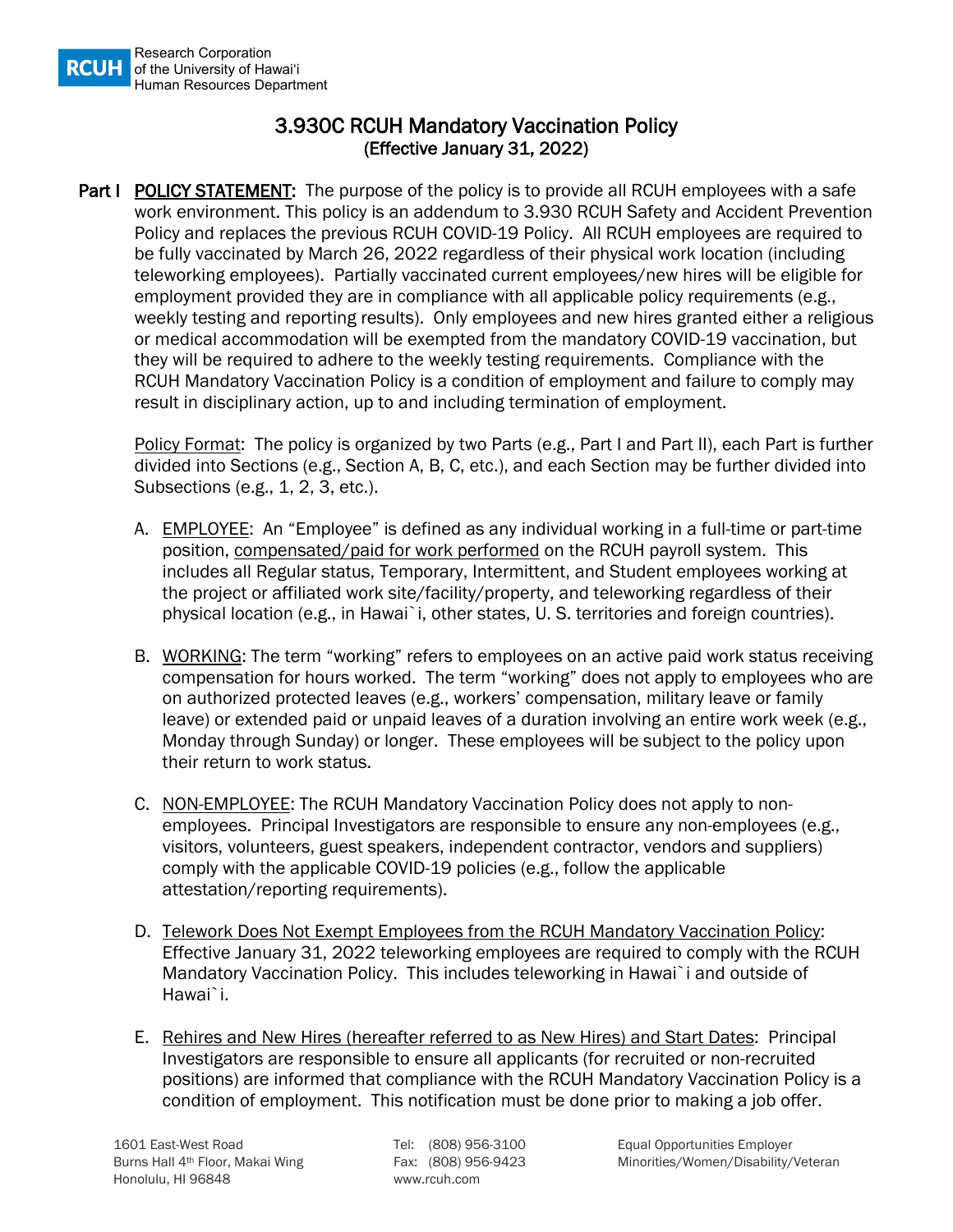However, Principal Investigators shall not inquire into the vaccination status of applicants until they have given the applicant a conditional offer of employment. See below for the onboarding process of fully or partially vaccinated New Hires. New Hires may request a religious or medical accommodation once their new hire documents (e.g., on the RCUH EHS system) have been reviewed and approved by the RCUH Human Resources Department. Official start dates for New Hires will be dependent on an official authorization to start work from the RCUH Human Resources Department. The following are Post Job Offer/Job Acceptance requirements of New Hires completing their onboarding process with the RCUH Human Resources Department:

- 1. New Hires Fully Vaccinated (see Part I, Section G): New hires must show proof that they are fully vaccinated (e.g., their CDC COVID-19 Vaccination Record Card) during the onboarding process after they have been given a conditional offer of employment. New hires are responsible to upload their Vaccination Card into their MY COVID-19 DATA APP. New Hires will not be allowed to start work until their COVID-19 Vaccination Card has been reviewed and determined to be in compliance with the RCUH Mandatory Vaccination Policy.
- 2. New Hires Partially Vaccinated (see Part I, Section H): New Hires must present a copy of their vaccination card as proof they have received (a) one dose of a two-dose vaccine or (b) one dose of a single-dose vaccine but still within the 14-calendar day post inoculation period. These new hires will be considered as "in the process of being fully vaccinated" and will be subject to the weekly COVID testing until they are deemed fully vaccinated. Employees are responsible to upload their weekly test result into their MY COVID-19 DATA APP.
- 3. New Hires Medical or Religious Accommodation (see Part I, Section K): New Hires may request a religious or medical accommodation to be exempt from the mandatory COVID-19 vaccination requirement, but only after their completion and approval of their new hire documents (e.g., RCUH Employee Hiring System). Individuals granted an accommodation/exemption will be subject to the weekly COVID testing requirement and are responsible to upload their weekly test result into their MY COVID-19 DATA APP.
- 4. If New Hire refuses or fails to complete their MY COVID-19 DATA APP, their job offer will be rescinded.
- F. Compliance with additional safety requirements imposed by the University of Hawai`i, Federal, State or County Agencies or other work locations: All employees must comply with any additional safety requirements imposed at their designated work locations or temporary job sites.
- G. Fully Vaccinated: Current employees and new hires are considered fully vaccinated if they meet all of the following conditions :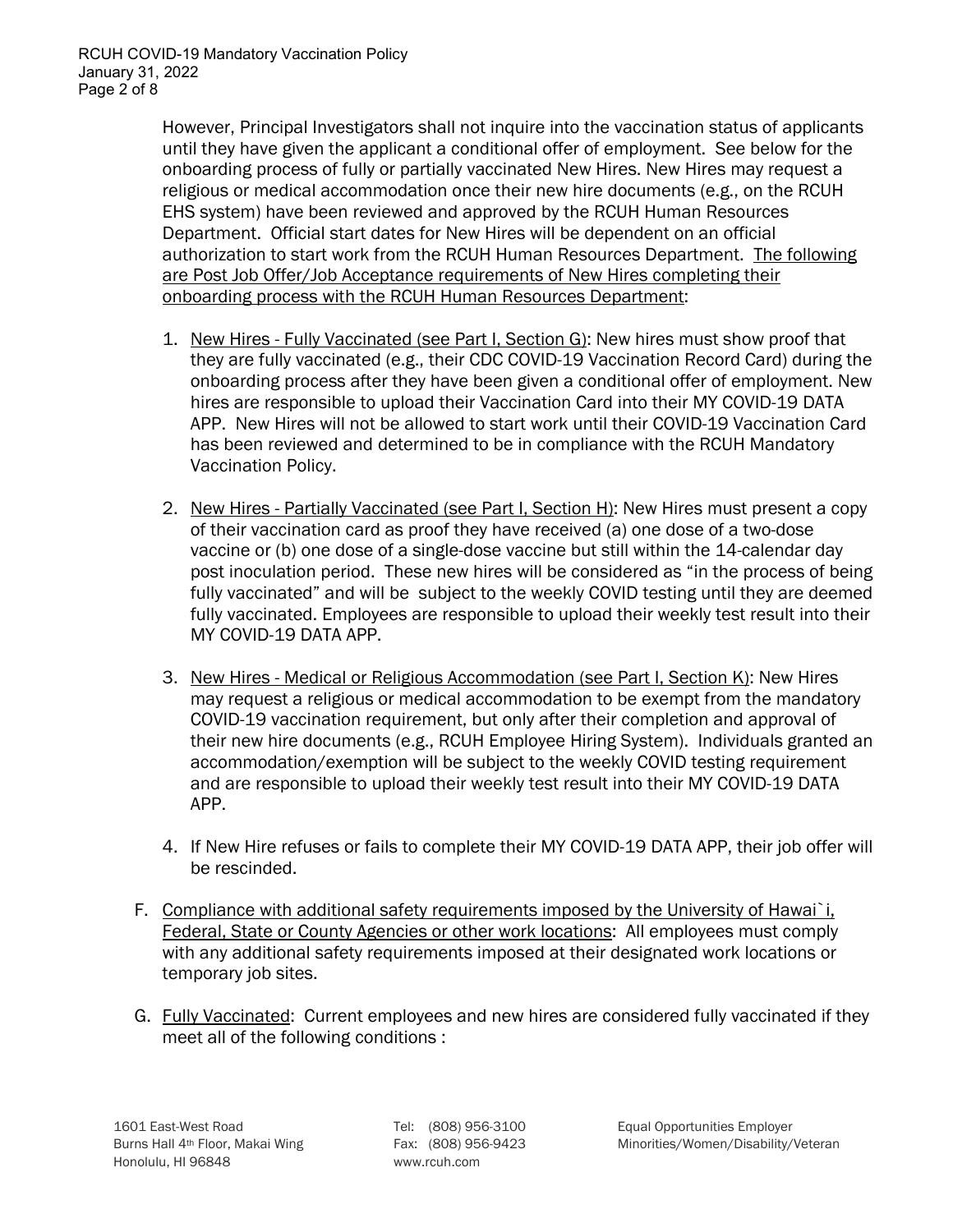- 1. It has been at least 14 calendar days since they received their  $2^{nd}$  dose of a 2-dose vaccine, e.g., Pfizer-BioNTech or Moderna, or
- 2. It has been at least 14 calendar days since they received their single-dose of the Johnson & Johnson/Janssen vaccine.

This same definition for fully vaccinated applies to COVID-19 vaccines authorized for emergency use listing (EUL) by the World Health Organization (WHO). Vaccines identified on the WHO EUL, which includes those produced by AstraZeneca/Oxford, Serum Institute of India, Sinopharm and Sinovac. For the current list of WHO EUL vaccines go to: [https://extranet.who.int/pqweb/vaccines/vaccinescovid-19-vaccine](https://extranet.who.int/pqweb/vaccines/vaccinescovid-19-vaccine-eul-issued)[eul-issued.](https://extranet.who.int/pqweb/vaccines/vaccinescovid-19-vaccine-eul-issued)

"Up To Date" Vaccination Status: CDC now differentiates between "Up to date" versus "Fully Vaccinated". Up To Date means a person has received all recommended COVID-19 vaccines, including any booster dose(s) when eligible. Fully Vaccinated means a person has received their primary series of COVID-19 vaccines. A person is considered Up To Date right after getting their booster dose. Future updates of this policy may adopt the use of "Up To Date" vaccination status, within the sole discretion of RCUH.

- H. Partially Vaccinated: "Partially Vaccinated employees" include current employees and new hires who have received one dose of the two-dose vaccine or the one dose vaccine but are still within the 14-calendar day post inoculation period. These employees will be considered "in the process of being fully vaccinated" and subject to weekly testing requirement until they are deemed fully vaccinated. Partially vaccinated employees will be allowed to work contingent on uploading test results onto their MY COVID-19 DATA APP: (a) Employee's vaccination card showing they have taken their  $1<sup>st</sup>$  or  $2<sup>nd</sup>$  dose of the 2dose or 1-dose vaccine and (b) a Negative COVID-19 Test and have been cleared to work by the RCUH Human Resources Department. These partially vaccinated employees will need to submit a weekly negative test through their MY COVID-19 DATA APP each Thursday, until they have completed their 14-calendar day post  $2<sup>nd</sup>$  dose/2-dose or  $1<sup>st</sup>$ dose/1-dose vaccine.
- I. Testing in lieu of Vaccination No longer an option: Weekly COVID-19 testing will only be available in lieu of vaccination to employees granted either a religious or medical accommodation/exemption or employees/new hires who are partially vaccinated and in the process of becoming fully vaccinated.
- J. 2-4 hours Paid Time Off to get vaccination and booster: All unvaccinated RCUH employees are eligible for up to 2-4 hours of paid time off work to get their COVID-19 vaccination and booster dose. Those receiving the 2-dose vaccine will be eligible for up to 2-4 hours per dose. This paid time off should be reported as regular work hours on the employee's eTimesheet. To qualify for this paid time off, the employee must upload and attach their vaccination appointment confirmation email/notice from healthcare provider to their eTimesheet.

1601 East-West Road Tel: (808) 956-3100 Equal Opportunities Employer Burns Hall 4<sup>th</sup> Floor, Makai Wing Fax: (808) 956-9423 Minorities/Women/Disability/Veteran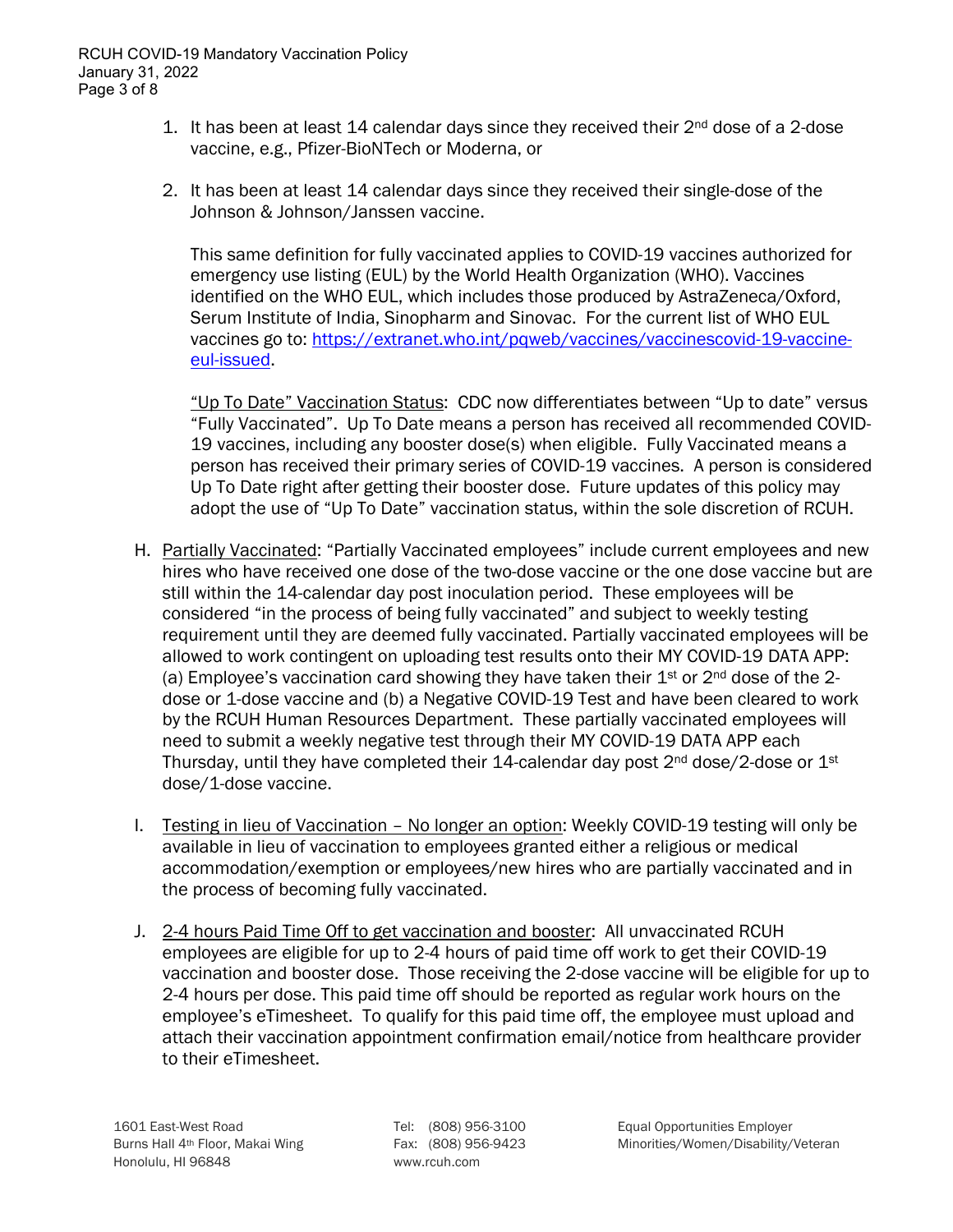RCUH COVID-19 Mandatory Vaccination Policy January 31, 2022 Page 4 of 8

- K. Religious Or Medical Accommodation Exemptions from Mandatory Vaccination: Employees will be exempted from the mandatory vaccination if the employee's request for either a religious or medical accommodation is granted by the RCUH Human Resources Department. Requests for accommodations must be submitted on the form described below, which are found in the Employee Self-Service (ESS) Portal MY COVID-19 DATA APP section.
	- 1. Requesting a Religious Accommodation to be exempt from the vaccination: Requests for religious accommodation will be considered on a case-by-case basis and must be submitted on the ["RCUH Religious Accommodation Request Form -](https://www.rcuh.com/wp-content/uploads/2022/01/RCUH-Form-CE-01_COVID-19-Vaccination-Religious-Exemption-Request_01.20.2022_.pdf) Exemption from COVID-19 Vaccination - [RCUH Form CE-01 updated 01/20/2022".](https://www.rcuh.com/wp-content/uploads/2022/01/RCUH-Form-CE-01_COVID-19-Vaccination-Religious-Exemption-Request_01.20.2022_.pdf) Request for a religious accommodation must be sent to the RCUH Director of Human Resources by email (rcuhhrdirector@rcuh.com) or fax (808) 956-9423. NOTE: RCUH employees who were already granted a religious accommodation to be exempted from the vaccination requirement do not need to reapply for an accommodation. Employees granted religious exemptions from the mandatory vaccination policy must comply with the weekly testing and uploading of test result using their MY COVID-19 DATA APP.
	- 2. Requesting a Medical Accommodation to be exempt from the vaccination: Requests for a Medical Accommodation will be considered on a case-by-case basis. Request for accommodation must be submitted on the ["RCUH Medical Accommodation Request](https://www.rcuh.com/wp-content/uploads/2022/01/RCUH-Form-CE-02_COVID-19-Vaccination-Medical-Exemption-Request_01.20.2022_.pdf)  Form - Medical [Exemption from COVID-19 Vaccination -](https://www.rcuh.com/wp-content/uploads/2022/01/RCUH-Form-CE-02_COVID-19-Vaccination-Medical-Exemption-Request_01.20.2022_.pdf) RCUH Form CE-02 updated [01/20/2022".](https://www.rcuh.com/wp-content/uploads/2022/01/RCUH-Form-CE-02_COVID-19-Vaccination-Medical-Exemption-Request_01.20.2022_.pdf) Request for a medical accommodation must be sent to the RCUH Director of Human Resources by email (rcuhhrdirector@rcuh.com) or fax (808) 956- 9423. NOTE: RCUH employees who were already granted a medical accommodation to be exempted from the vaccination do not need to reapply for an accommodation. Employees granted medical exemptions from the mandatory vaccination policy must comply with the weekly testing and uploading of test result using their MY COVID-19 DATA APP.
- L. Employees are required to comply with rules at work sites or facilities: Depending on the employee's work location or work-related circumstances, employees may be required to comply with rules issued by the University, Federal or other government agency. These may include, but not limited to wearing a mask at all times, physical distancing, no/limited entry into certain facilities or spaces. Principal Investigators must inform their RCUH employee(s) of any applicable rules imposed and are responsible to enforce these rules.
- M. RCUH's MY COVID-19 DATA APP: All RCUH employees (including New Hires) must ensure all applicable reporting requirements for COVID-19 Vaccination or Testing information are uploaded into their MY COVID-19 DATA APP, which is located in the RCUH Employee Self-Service (ESS) Portal.
	- 1. Current Employees: All current employees are responsible to maintain current and accurate information of their status on the MY COVID-19 DATA APP.

Burns Hall 4<sup>th</sup> Floor, Makai Wing Fax: (808) 956-9423 Minorities/Women/Disability/Veteran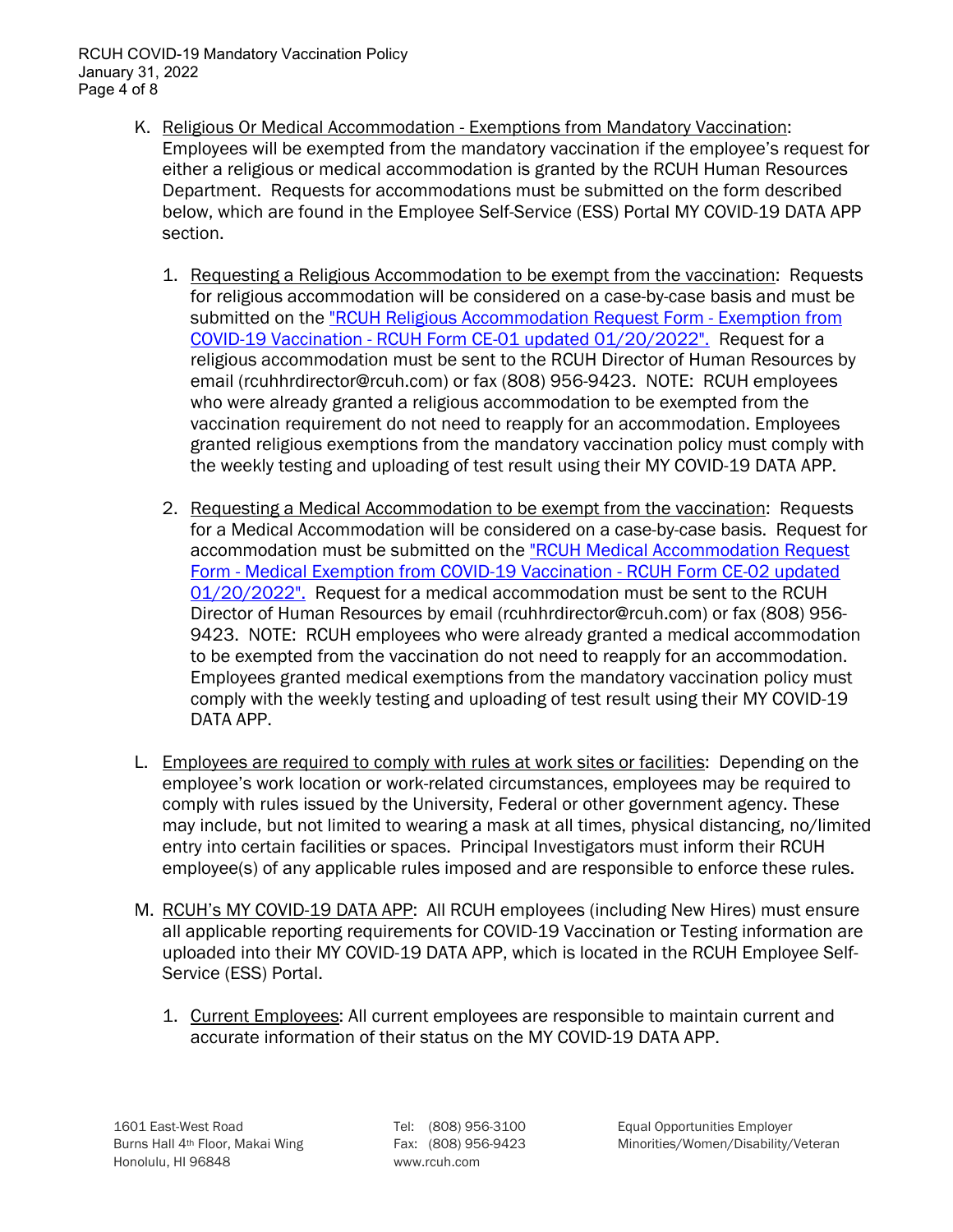RCUH COVID-19 Mandatory Vaccination Policy January 31, 2022 Page 5 of 8

- 2. New Hires all employee categories: New hires must complete their MY COVID-19 DATA APP as part of their onboarding process. The employee's official start date will depend on the RCUH Human Resources Department reviewing/approving the new hires contents of their MY COVID-19 DATA APP. Only after this review/approval process has been complete will the new hire receive an official start work date. Failure to comply with this process will delay the employee's start date for up to one pay period.
- N. Weekly Testing Requirements and Uploading Test Results for Current Employees/New Hires Partially Vaccinated or Current Employees/New Hires granted either a Religious or Medical Accommodation: All current employees/new hires who are partially vaccinated or who were granted either a religious or medical accommodation/exemption from the vaccination requirement, must upload their weekly test results into their MY COVID-19 DATA APP. These employees must upload their test result prior to their start date and every following Thursday of the work week. Failure to do so will result in the employee being ineligible to work for the upcoming work week and may result in possible disciplinary action. All costs relating to weekly COVID-19 testing is the employee's responsibility and testing will be done on their non-work time. No work time can be charged for testing.
	- 1. RCUH employees working for a University of Hawai`i project must be upload their test results to BOTH the RCUH's MY COVID-19 DATA APP and the University's LumiSight app. To sign up for the LumiSight app go to https://uh.campus.lumisight.com/.
	- 2. Types of COVID-19 Testing: The time period of test results' validity will vary depending on the type of test. This may require the employee to submit to more than one test per week (see below):
		- a. Polymerase Chain Reaction (PCR) Test (one test per week): Negative test results are valid for 7 calendar days.
		- b. Rapid Antigen Test (two tests per week): Negative test results valid for 3 calendar days.
	- 3. Temporary Suspension of Weekly Testing Employees on Paid or Unpaid Leaves of an entire work week or extended leaves: Employees on paid or unpaid authorized leaves for an entire work week (Monday through Sunday) or longer will be excused from the weekly testing. However, any leave that involves a partial-work week will not excuse the employee from the weekly testing and reporting requirement. Any unvaccinated or partially vaccinated employee returning from an extended paid or unpaid leave must complete their weekly test and upload their test result prior to their return to work.
	- 4. Other testing protocol (e.g. home tests) will depend on UH Health Committee: Any employee wishing to utilize COVID-19 test other than the PCR or Rapid Antigen tests must have the testing process reviewed and approved by the UH Health Committee. Employees request their Principal Investigator's assistance to contact the UH Health Committee to determine the suitability of the proposed test protocol.

Burns Hall 4<sup>th</sup> Floor, Makai Wing Fax: (808) 956-9423 Minorities/Women/Disability/Veteran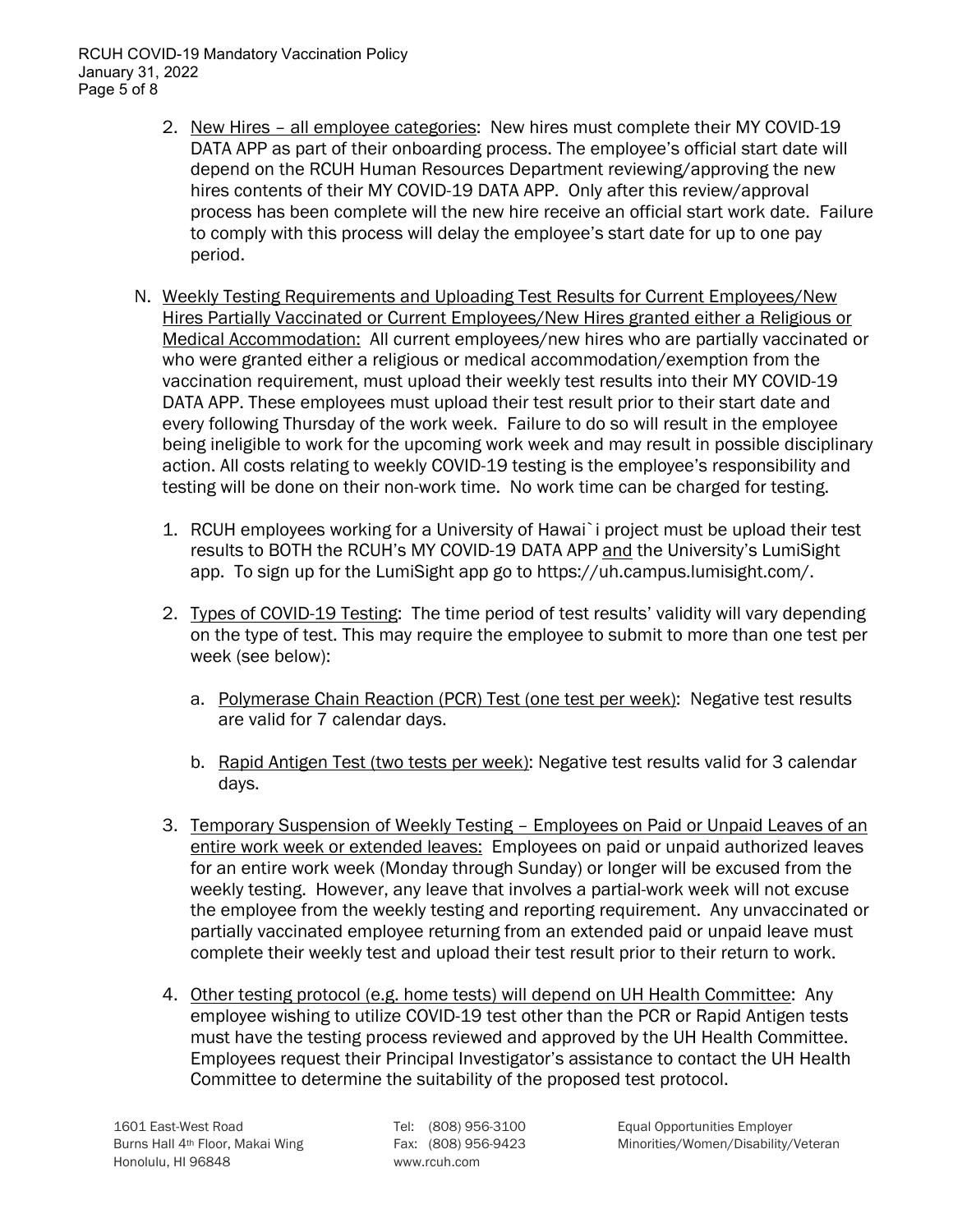- a. Approved Home Test (subject to update/change): The Vault Home Test Kit has been approved as a home test kit for COVID-19 and acceptable for complying with this policy. Employees will be responsible for the cost of these home tests. For more information go to: https://learn.vaulthealth.com/state-of-hawaii/.
- O. Follow guidance from the University of Hawai`i, State Department of Health and CDC Guidance applicable to all employees: All employees are required to adhere to the current guidance issued by the University of Hawai`i and as applicable the Hawai`i Department of Health or the federal Centers for Disease Control & Prevention (CDC). As needed RCUH will issue an updated COVID-19 Policy if any updates alter the provision set forth in this Policy.
- P. Privacy and Confidentiality of Employee's Information: The RCUH considers all information pertaining to its employees' vaccination status, test results or request for medical accommodations regulated protected health information and confidential. Information provided by the employees on their MY COVID-19 DATA APP is secure and access is restricted to only a limited number of RCUH Human Resources staff who have a need to know or access the information. An employee's request for either a religious or medical accommodation is considered confidential personnel information. All medical information relating to the employees' vaccination status, test results or medical accommodation is securely segregated from the employees' official personnel file.

## Part II Mandatory Daily Self-Monitoring/Reporting, Safety and Non-Compliance Procedures: The following safety and non-compliance procedures that apply to employees:

- A. Compliance with Daily Health Monitoring at work locations: As applicable, RCUH employees must comply with their work location or facility's daily health monitoring requirements. These daily health monitoring requirements may differ by work location or facility (e.g., UH LumiSight app or East West Center's Clear-To-Go app and thermal scanning).
- B. (All RCUH Employees) Mandatory COVID-19 Safety Training: All RCUH employees are required to complete the University of Hawai`i COVID-19 Employee Safety Training Program. Follow these steps to access the COVID-19 training and certification process:
	- Go to the RCUH Training Portal: https://rcuh.litmos.com/account/Login
	- New Training Portal users must complete the enrollment form to request access
	- Existing users can log in using their email address
	- Select "COVID-19 UH Employee Safety Training" in your learner dashboard
	- Once you have completed the training, email the certificate of completion to the RCUH Human Resources Department (rouhhr@rcuh.com)
	- For assistance with the RCUH Training Portal, please email rcuh@rcuh.com
	- Principal Investigators of RCUH employees will need to ask their RCUH staff to provide a copy of their completion certificate generated from the RCUH Training Portal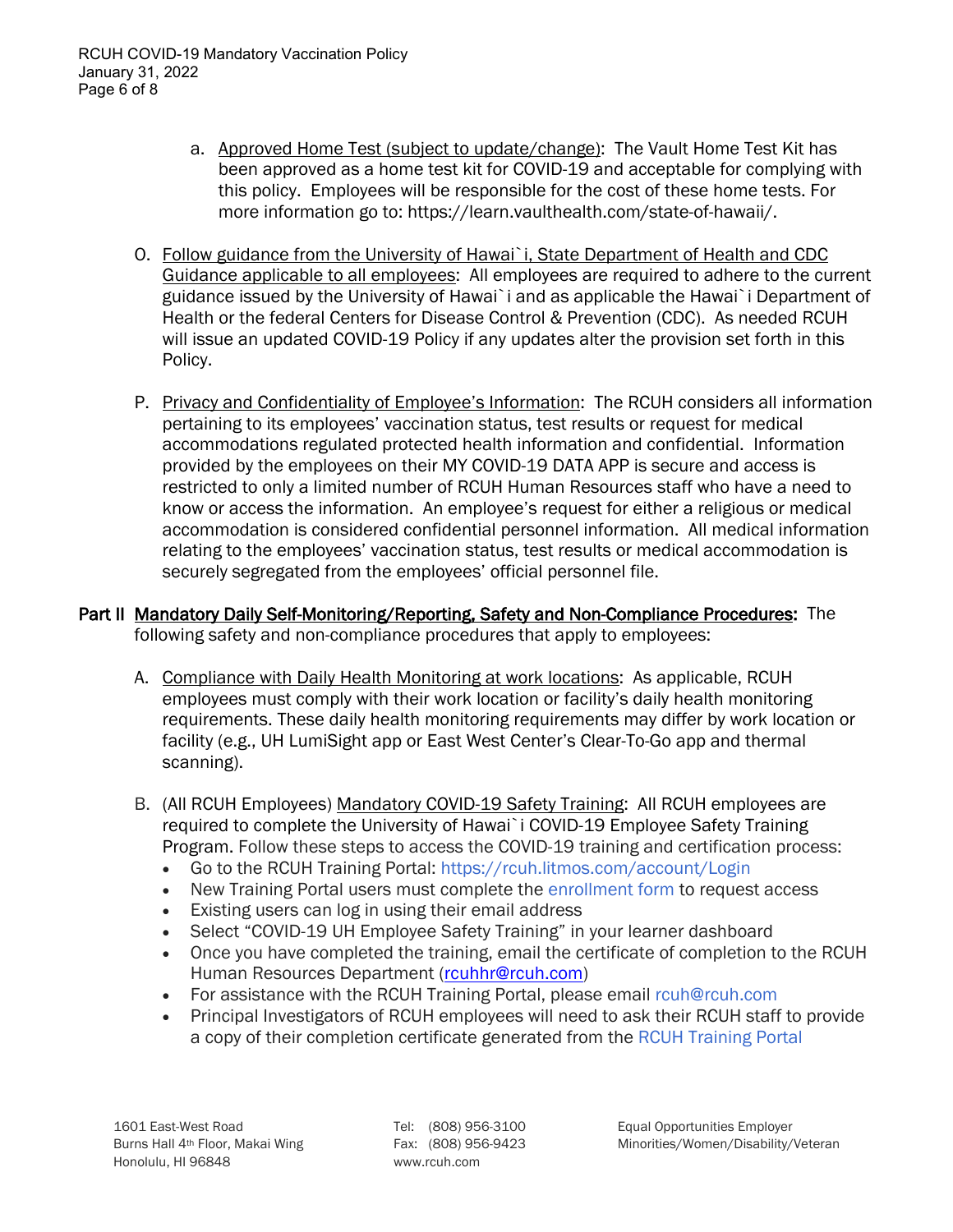- C. Positive COVID-19 Test Result, Diagnosed with COVID-19 or Exposure to someone diagnosed with COVID-19: Employees must immediately notify their Principal Investigator if they received a Positive Test Result or if they were diagnosed with COVID-19. This information must also be uploaded into the employee's MY COVID-19 DATA APP (and the UH LumiSight App for RCUH employees working in a UH project).
	- 1. Follow current/prevailing Hawai`i Department of Health, University of Hawai`i, State, County or Physical location's COVID Reporting procedures: Reporting procedures will vary from work location to work location. Principal Investigators are responsible to ensure compliance with applicable/required reporting, isolation/quarantine and return to work procedures.
	- 2. Principal Investigator Reporting Requirements: Principal Investigators must inform the RCUH Director of Human Resources (rcuhhrdirector@rcuh.com) for further guidance. University of Hawai`i Principal Investigators must follow the guidance they receive from the University's COVID-19 on-campus UH COVID Response Team (go to UH Link: https://www.hawaii.edu/covid19/covid-19-info-by-campuses/).
	- 3. Employee paid or unpaid leave status if they Test Positive for COVID-19 or is diagnosed with COVID-19: Regular status employees may use their accrued sick leave and vacation leave, once all paid leave is exhausted the employee will be placed on a Leave of Absence without Pay. Per RCUH Sick Leave Policy, employees charging five (5) or more consecutive work days to Sick Leave must attach a doctor's note to their eTimesheet. A COVID Test is not considered a doctor's note. All other employee categories (e.g., Temporary, Intermittent and Student Assistants) will be placed on a Leave without Pay status.
	- 4. Return to Work Criteria: Employees will remain off work until they comply with their work location's applicable public health directives (e.g., Hawai`i locations, follows the University of Hawai`i's and Hawaii Department of Health's return to work guidance). Principal Investigators with employees working outside of Hawai`i are responsible to ensure their employees follow their work location's return to work process.
- D. Non-Compliance Progressive Disciplinary Action Process: All incidents of non-compliance with the RCUH COVID-19 Policy (Parts I or II) must be immediately reported to the employee's Principal Investigator. The PI will conduct a preliminary investigation and contact the RCUH Director of Human Resources at rcuhhrdirector@rcuh.com for further guidance. If the non-compliance is confirmed, the employee will be subject to progressive disciplinary action as follows:
	- 1.  $1^{st}$  Violation/Non-compliance: Employee will not be permitted to work for up to 48 hours. If the employee is a Regular status employee they will be placed on accrued vacation leave (eTimesheet code LVA), if the employee does not have accrued vacation, the employee (and all other employee categories) will be placed on a Leave without Pay (eTimesheet code LWP) status. Employee will be issued a Verbal Warning by the Principal Investigator. The PI will supply the RCUH Director of Human Resources

1601 East-West Road Tel: (808) 956-3100 Equal Opportunities Employer Burns Hall 4<sup>th</sup> Floor, Makai Wing Fax: (808) 956-9423 Minorities/Women/Disability/Veteran